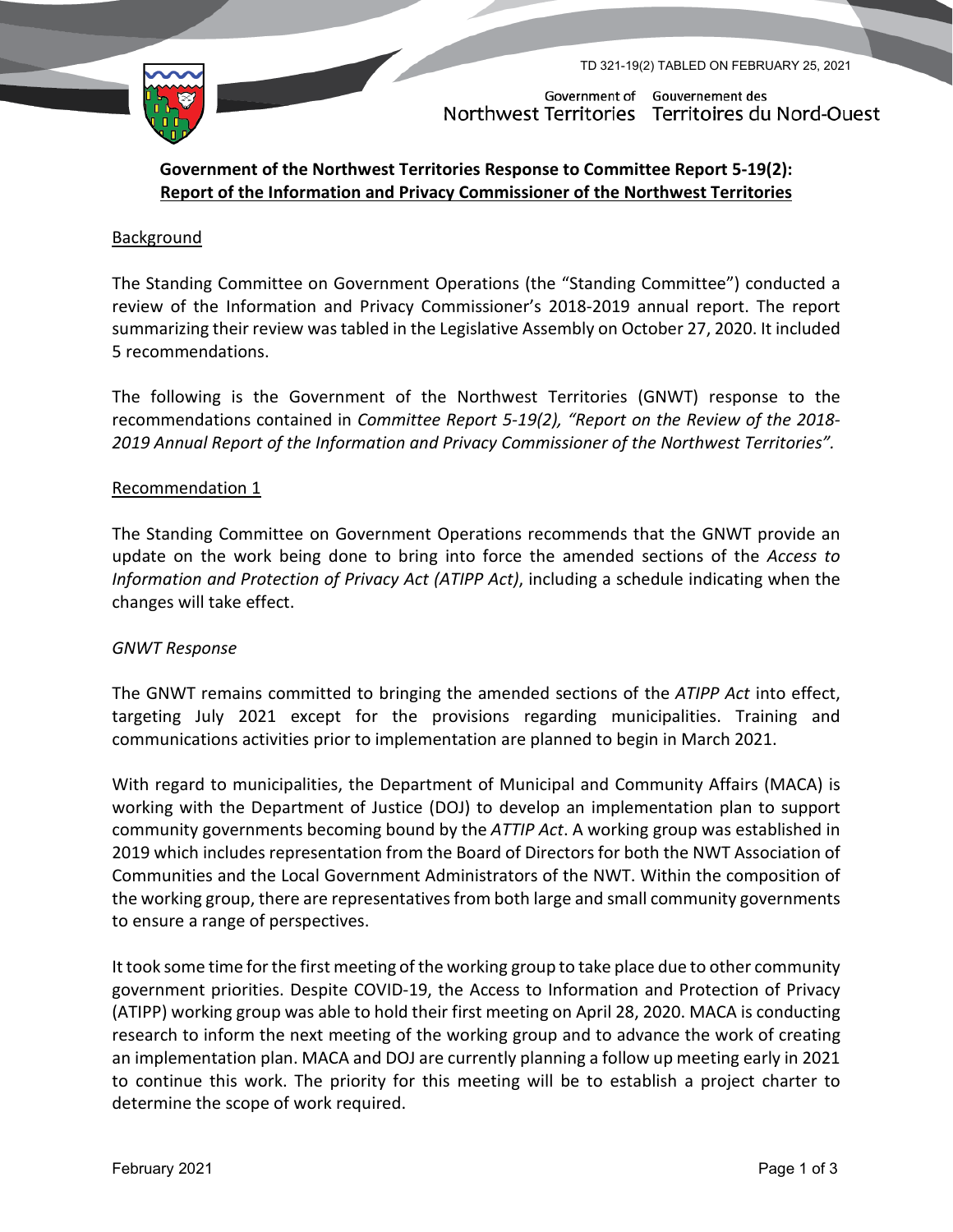

Government of Gouvernement des Northwest Territories Territoires du Nord-Ouest

## Recommendation 2

The Standing Committee on Government Operations recommends that the GNWT investigate and explore options for centralizing the management and administration of ATIPP on behalf of GNWT departments. The Standing Committee further recommends that Government share the results of this review for Committee input.

### *GNWT Response*

Initial funding related to the implementation of a centralized ATIPP unit for the GNWT was provided to DOJ to ensure that there was consistency across government for the processing of access to information requests under the *ATIPP Act*, and also ensure that there was sufficient capacity and expertise to process those requests efficiently and effectively. Through this model, the GNWT Access and Privacy Office, housed within DOJ, will process all access to information requests for GNWT departments and the NWT Housing Corporation, however, ultimate decisionmaking authority will remain with those public bodies. The remainder of public bodies will be able to access advice, training, and assistance from the Access and Privacy Office. The GNWT Access and Privacy Office began a phased implementation of this centralized model specific to processing access to information requests in November 2020 and anticipates that it will be fully operational by March 2021.

DOJ is confident that this centralized model will improve the quality and timeliness of responses to the Information and Privacy Commissioner and create a centre of expertise for administering the *ATIPP Act*. The Access and Privacy Office is also developing training around privacy breach responses and Privacy Impact Assessments to ensure a consistent approach across the GNWT. The Access and Privacy Office is further tracking a range of metrics around ATIPP requests to meet reporting requirements under the amended *ATIPP Act* and to facilitate further analysis related to centralizing the overall management and administration of the *ATIPP Act* going forward (i.e. not just specific to processing access to information requests). The GNWT intends to have this analysis completed by the Fall of 2022 as part of the 2023-2024 Business Planning Process.

### Recommendation Three

The Standing Committee on Government Operations recommends that the GNWT update the Committee on work to develop a standard approach to including "access by design" principles into the design of communications, programs, policies, and legislation. Committee requests details on how the GNWT will formalize and share the standard approach with GNWT staff.